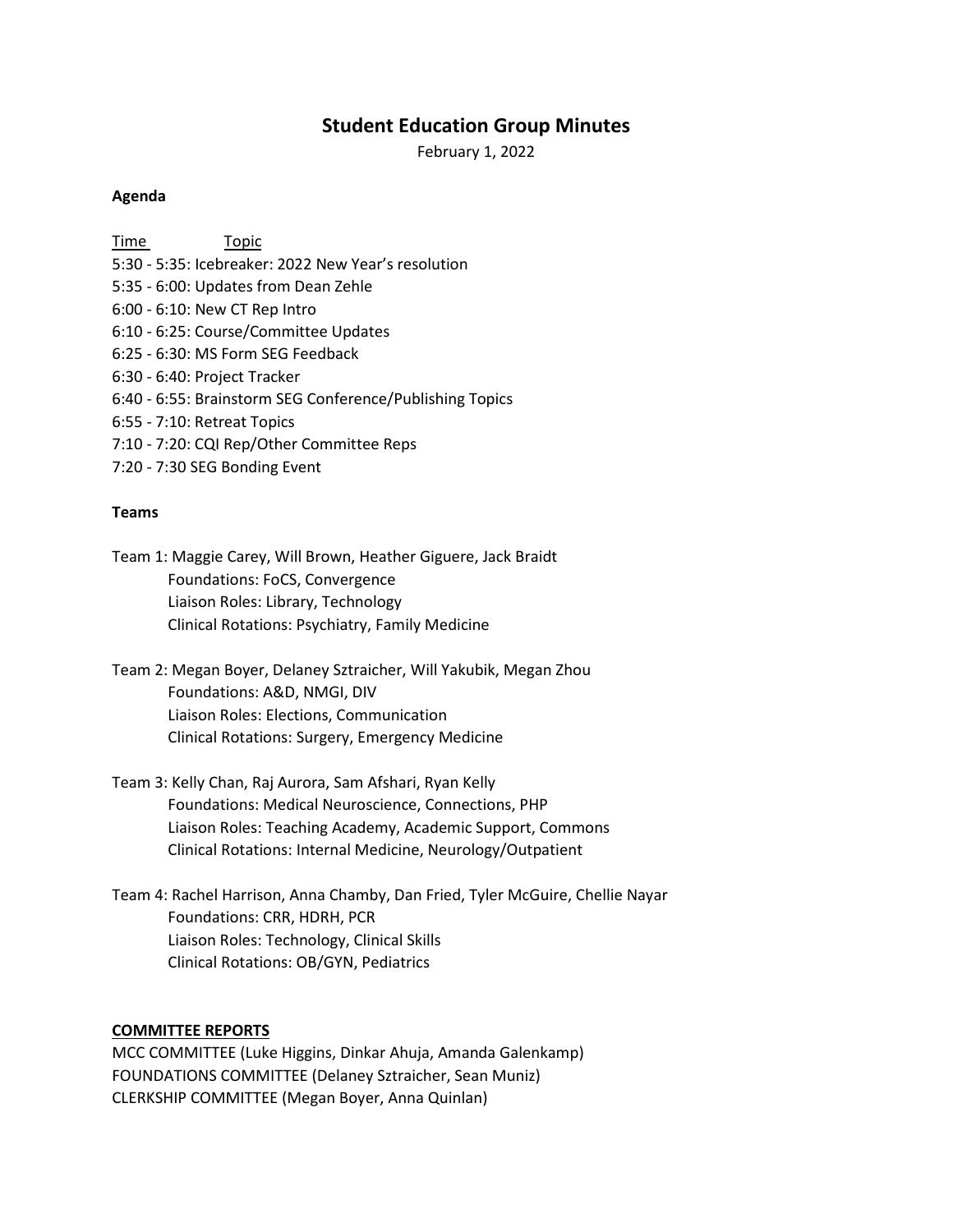AAMC REP: (Gia Eapen, Ariella Yazdani, Jack Steinharter) ADVANCED INTEGRATION: (Rachel Harrison, Faith Wilson) EVALUATION COMMITTEE: (Will Brown, Ben Weaver)

### **Attendance:**

| <b>Last Name</b> | <b>First Name</b> | <b>Title</b>                                | <b>Present/Absent</b> |
|------------------|-------------------|---------------------------------------------|-----------------------|
| Afshari          | Sam               |                                             | P                     |
| Aurora           | Raj               |                                             | P                     |
| Boyer            | Megan             | Chairperson, Clerkship committee member     | P                     |
| <b>Braidt</b>    | Jack              |                                             | P                     |
| <b>Brown</b>     | Will              | <b>Evaluation Committee</b>                 | P                     |
| Chamby           | Anna              | Vice Chair                                  | P                     |
| Chan             | Kelly             |                                             | P                     |
| Carey            | Maggie            |                                             | A                     |
| Fried            | Dan               |                                             | P                     |
| Giguere          | Heather           |                                             | Α                     |
| Harrison         | Rachel            | Advanced Integration Committee Member       | Α                     |
| Kelly            | Ryan              |                                             | P                     |
| <b>McGuire</b>   | Tyler             |                                             | P                     |
| Nayar            | Chellam           |                                             | P                     |
| O'Connor         | Julia             | <b>Staff Advisor</b>                        | P                     |
| Sztraicher       | Delaney           | <b>Foundations Committee Member</b>         | P                     |
| Yakubik          | Will              |                                             | A                     |
| Zehle            | Christa           |                                             | A                     |
| Zhou             | Megan             |                                             | P                     |
| Loo              | Ying              |                                             | P                     |
| <b>Guests</b>    |                   |                                             |                       |
| Higgins          | Luke              | MCC Representative (co2022)                 |                       |
| Ahuja            | Dinkar            | MCC Representative (co2023)                 |                       |
| Galenkamp        | Amanda            | MCC Representative (co2024)                 |                       |
| Muniz            | Sean              | <b>Foundations Committee Representative</b> |                       |
| Quinlan          | Anna              | Clerkship Committee Representative          |                       |
| Wilson           | Faith             | Advanced Integration Representative         |                       |
| Weaver           | Ben               | <b>Evaluation Committee Representative</b>  |                       |
|                  |                   |                                             |                       |
|                  |                   |                                             |                       |
|                  |                   |                                             |                       |
|                  |                   |                                             |                       |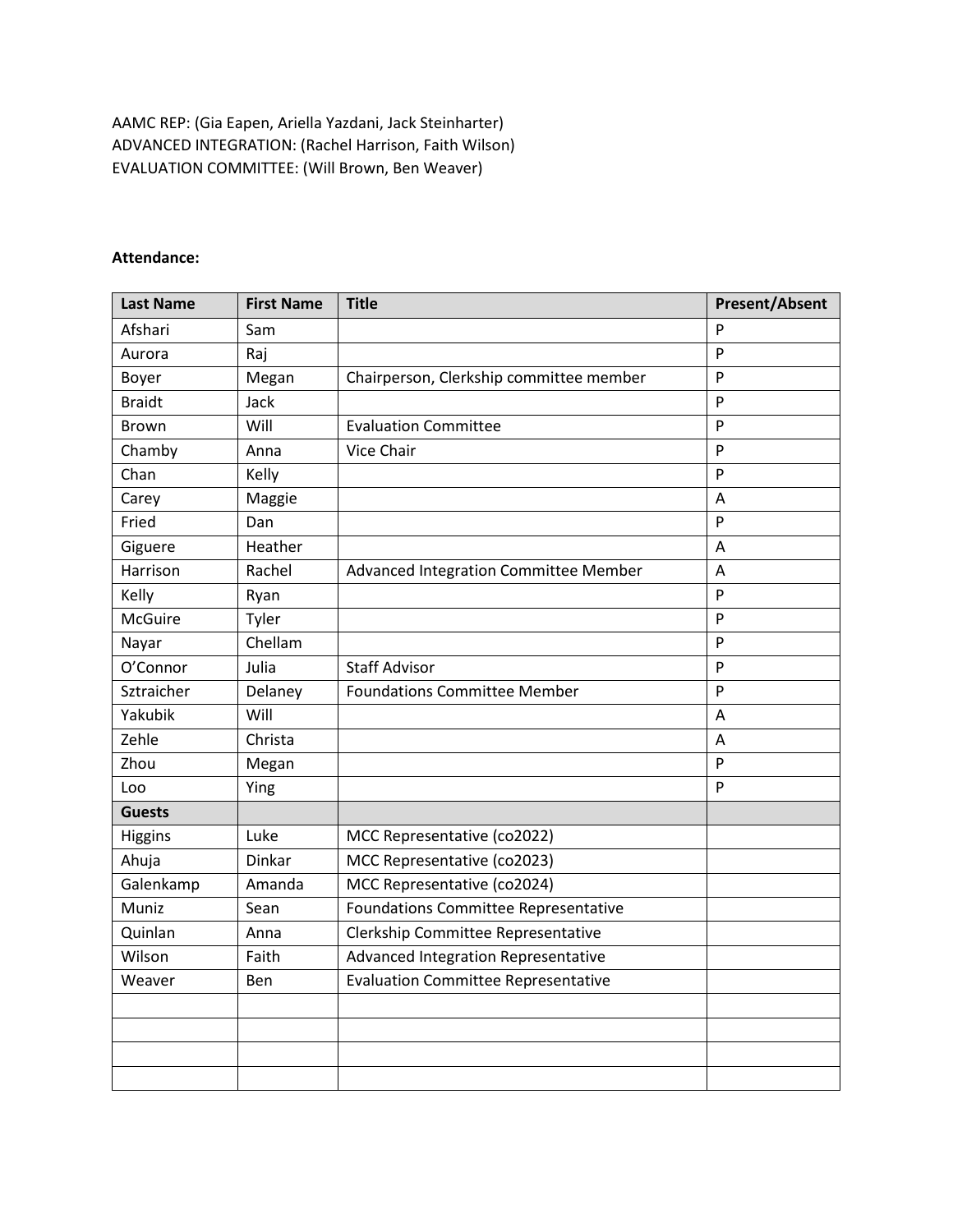### **Minutes**

- **Updates with Dr. Zehle**
	- o Dean Zehle unable to attend
		- Co2025
			- Rough spots of remote vs. in-person in the rear view
			- Expected to continue completely in-person through A&D, NMGI
		- Co2024 return to campus
			- Day 0 test: March  $9<sup>th</sup>$
			- Day 5 test: March  $14^{\text{th}}$

### • **New CT Rep Introduction**

- o Votes from the entire co2024 are in!
	- Big welcome to Ying Loo, our new CT rep for the co2024!
- o Overview of CT rep role from Anna and Raj + tips & tricks
	- Role: collect feedback from the rest of the class in CT
		- Good to keep in mind constructive feedback vs. reactionary/emotional feedback
		- Prioritization of feedback is critical
	- Partner with Student Council Rep, Wellness Rep
	- Key faculty players: associate dean for medical education Dr. Jonathan Rosen, associate dean for students Dr. Ellen Kulaga
		- Monthly meetings with Dr. Rosen to deliver updates
		- Keep continual lines of communication with both Dr. Rosen & Dr. Kulaga
- o Overview of various committees
	- For those that SEG members sit on, SEG members provide feedback and a voice from the students
		- Foundations Committees (MS3 sits)
		- Clerkship Committee (MS4 sits)
		- Evaluations Committee (MS3 sits)
		- Continuous Quality Improvement Committee (one SEG member sits)
		- Advanced Integration Committee (MS4 sits)
		- Medical Curriculum Committee (no SEG rep)
	- SEG Teams
		- Will eventually place Ying on team after team restructuring (@SEG retreat)

### • **Course/Committee Updates**

- o A&D
	- Cookies and Milk Session
		- There was talk about the difficulty of the exam; scores a bit lower
			- o Tabled for the moment; doesn't look like changes will be made
			- o Co2025 came forward with concerns; challenging exam is desirable for STEP & rotations prep
- o Convergence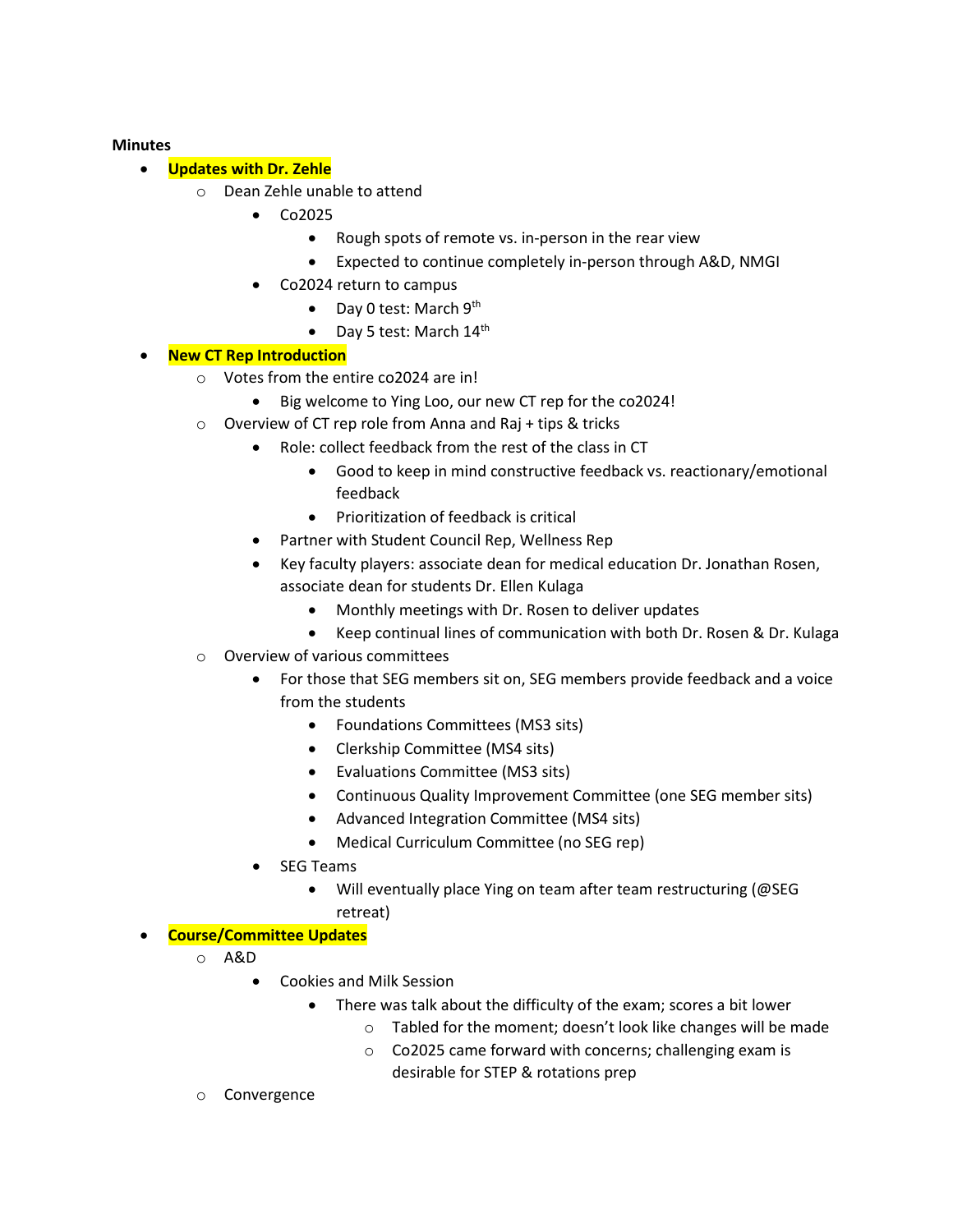- Experience of the course is **very dependent on your group and facilitator**
- Many in co2024 scheduled for exam early; may see some postponements
- SEG would like to sit down with course director **to talk about making the experience more homogenous for everyone**
- o Clerkship
	- Surviving, thriving, almost done!
	- Lottery is done
- o Committees
	- MCC
		- **SEG presented student position from Clerkship grading Townhall**
		- Committee will integrate clerkship directors POV
		- Final decision to come by the end of the month
	- Foundations Committee
		- **Effectiveness of RQs will be on the agenda**
		- Talk about making RQs more complex; include board-style questions
			- o Open note with factoid questions seems somewhat pointless
				- Can Ctrl+F through the prework to get through the entire quiz
			- o However, making the RQ board-style could make them too heavy a lift & defeat the purpose of going to class

### • **Project Tracker**

## o **MS Form SEG feedback**

- Co2025 idea (though not novel) for collecting feedback: make an accessible, online form for people to fill out
- Hopefully to be integrated into VIC Portal
- Ed Tech has some concerns
	- One form for each course?
		- o Yes
	- Who owns each form?
		- $\circ$  The 1<sup>st</sup> year SEG rep for the course
		- $\circ$  Ideally all 1<sup>st</sup> year members would have access, if possible
	- Who maintains these forms?
	- Individual ID on feedback?
		- o We want some identifiers for follow up
			- **Could use 95#?**
		- o Would be ideal to make it anonymous, but may not be practical/possible
	- **Will need to meet with Ed Tech to present the working idea**
- o **Abenaki Health Integration**
	- Working on integrating Abenaki health into PCR
	- Short-term plans: **Abenaki leader to come talk to co2025**
	- Long-term: **have an elective to focus on Abenaki health**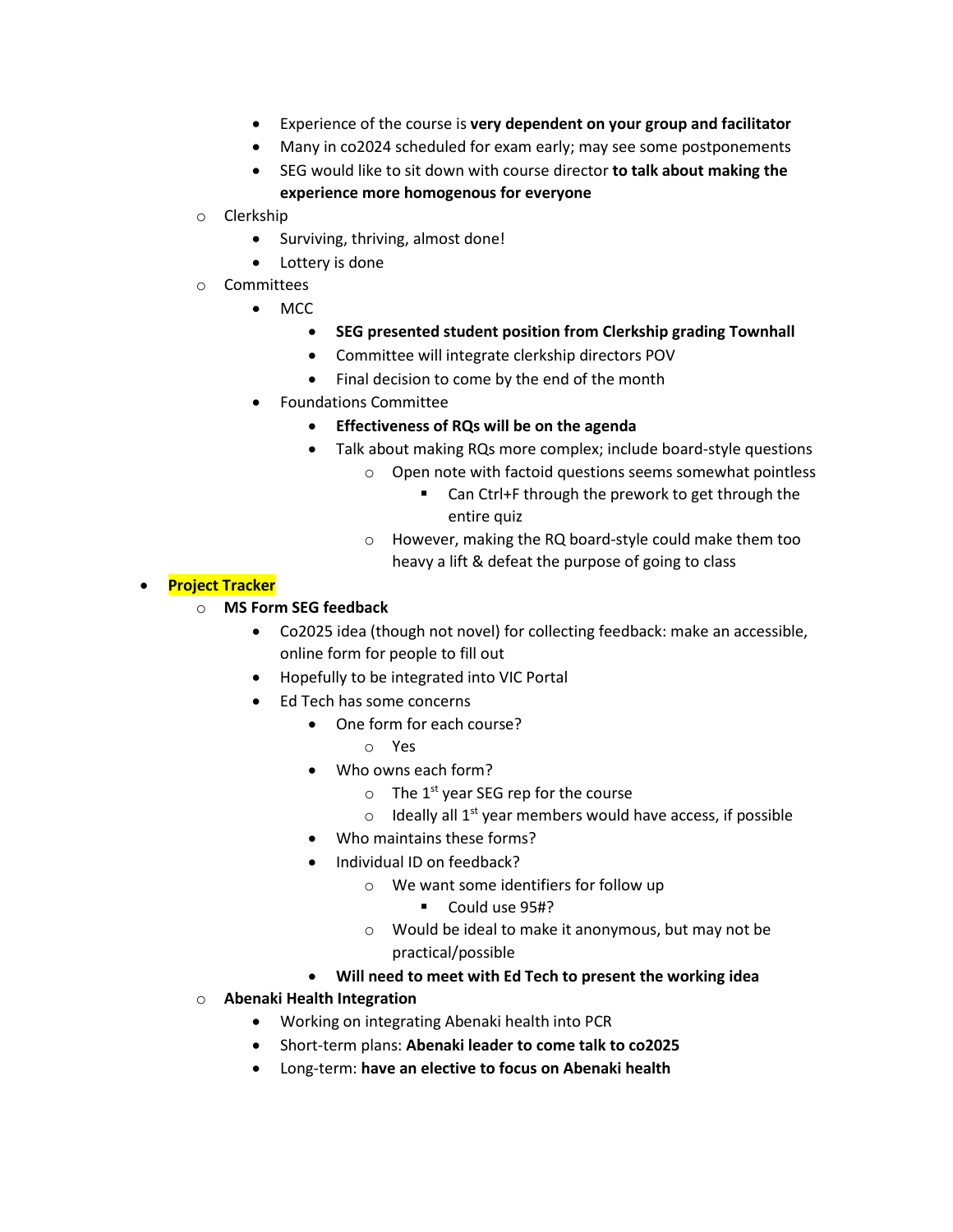- Advisor for the project in line (unnamed physician with experience in indigenous health in Arizona  $\circled{c}$ )
- o **EPIC Training for CT students transitioning back to VT**
	- There is a training module set up for away rotation students that could be of use
	- **Meg B. & Will B. would be willing to set up a training session if LCOM is unable to provide one**
		- Could be a better resource since MS4s better understand how EPIC is used in rotations (compared to a generic training session)
		- Could potentially pair students if enough MS4s could get on board
		- A walk-through recording of how to use EPIC could also be helpful
		- Compiled resource for sharing templates from different specialties would also be of interest

## • **Brainstorm SEG Conference/Publishing Topics**

- o Gathering ideas on potential conferences for SEG to attend
	- AAMC
	- IAMSE (June?)
- o **Presentation ideas**
	- 1. MS Forms
	- 2. SEG structure
	- 3. Link current grading system (and SEG's input into it) to interview attainment rates
	- 4. SEG's role in creating new clinical site in CT
	- 5. Student to faculty/admin pipeline
		- Internal survey
			- o How does SEG influence people's future in medical education?
			- o Who came into it interested in medical education?
			- o Who intends to continue in medical education?

### • **Retreat Topics**

- 1. SEG conference/publishing topics
- 2. Adjustments to team structure & role of team 4
- 3. Rebranding of SEG
- **\*Email retreat ideas (location, bonding activity, etc.) to Meg B. and Anna C.\***

### • **CQI Rep/Other Committee Reps**

- o CQI committee's goal is to maintain LCME accreditation standards
- o **Another CQI rep will be needed (ideally from SEG)**
- o 4-year requirement
- o Meets every other Monday (17-18 min)
- o Most work done outside of committee
	- Review medical student handbook/LCME standards
	- Make sure standards make sense and flag those needing improvement
- o Need to clarify with CQI:
	- What level student is needed (MS2 or 3)?
	- Would this position make more sense as a 2-year term?